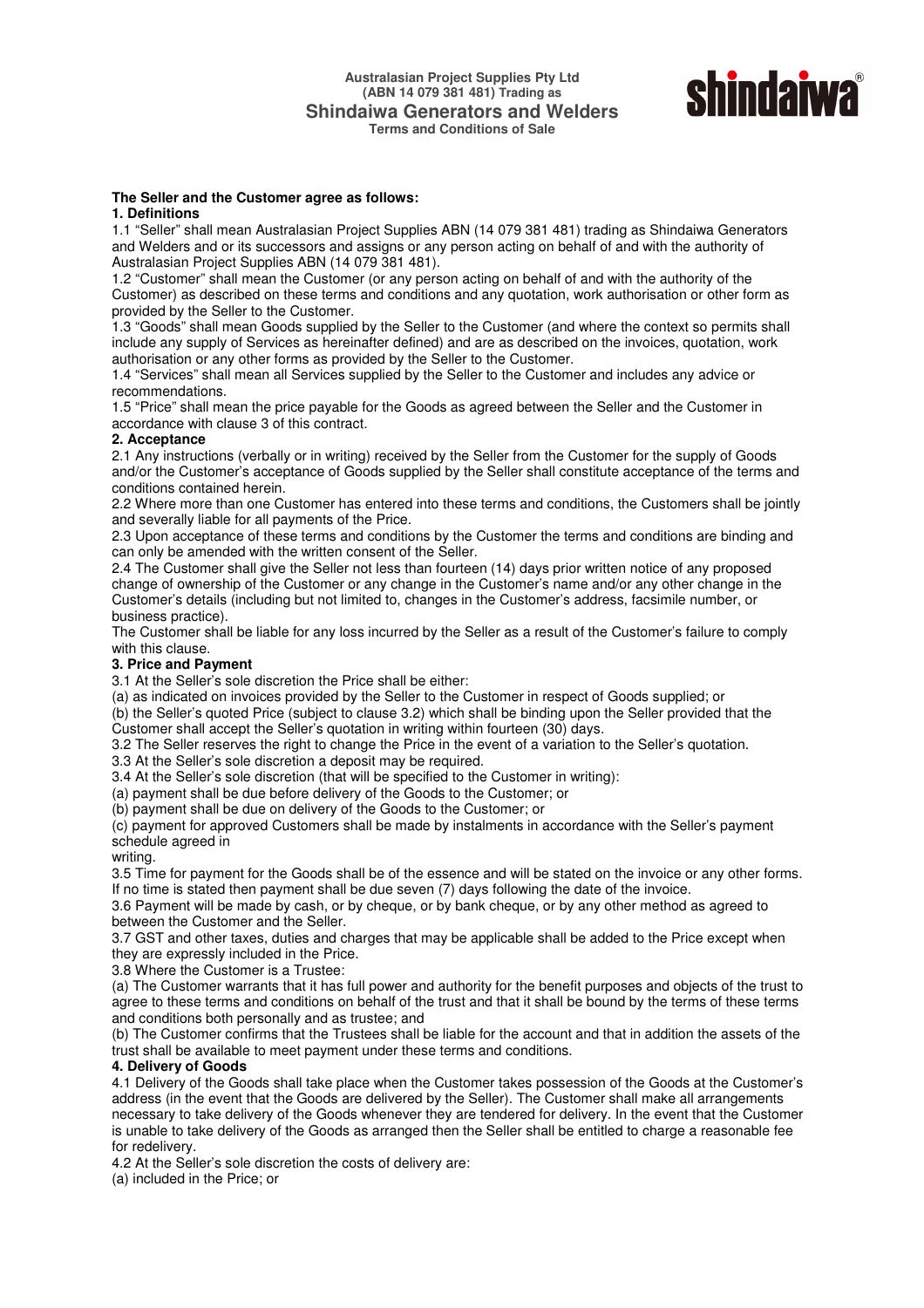### **Australasian Project Supplies Pty Ltd (ABN 14 079 381 481) Trading as Shindaiwa Generators and Welders Terms and Conditions of Sale**



(b) in addition to the Price.

4.3 The Seller may deliver the Goods by separate instalments. Each separate instalment shall be invoiced and paid in accordance with the provisions in these terms and conditions.

4.4 The failure of the Seller to deliver shall not entitle either party to treat these terms and conditions as repudiated.

4.5 The Seller shall not be liable for any loss or damage (including consequential losses or loss of profits) whatever due to failure by the Seller to deliver the Goods (or any of them) promptly or at all. **5. Risk** 

5.1 If the Seller retains ownership of the Goods nonetheless, all risk for the Goods passes to the Customer on delivery.

5.2 If any of the Goods are damaged or destroyed following delivery but prior to ownership passing to the Customer, the Seller is entitled to receive all insurance proceeds payable for the Goods. The production of these terms and conditions by the Seller is sufficient evidence of the Seller's rights to receive the insurance proceeds without the need for any person dealing with the Seller to make further enquiries.

#### **6. Title**

6.1 The Seller and Customer agree that ownership of the Goods shall not pass until:

(a) the Customer has paid the Seller all amounts owing for the particular Goods; and

(b) the Customer has met all other obligations due by the Customer to the Seller in respect of all contracts between the Seller and the Customer.

6.2 Receipt by the Seller of any form of payment other than cash shall not be deemed to be payment until that form of payment has been honoured, cleared or recognised and until then the Seller's ownership or rights in respect of the Goods shall continue.

6.3 It is further agreed that:

(a) where practicable the Goods shall be kept separate and identifiable until the Seller shall have received payment and all other obligations of the Customer are met; and

(b) until such time as ownership of the Goods shall pass from the Seller to the Customer the Seller may give notice in writing to the Customer to return the Goods or any of them to the Seller. Upon such notice the rights of the Customer to obtain ownership or any other interest in the Goods shall cease; and

(c) the Seller shall have the right of stopping the Goods in transit whether or not delivery has been made; and (d) if the Customer fails to return the Goods to the Seller then the Seller or the Seller's agent may enter upon and into land and premises owned, occupied or used by the Customer, or any premises as the invitee of the Customer, where the Goods are situated and take possession of the Goods; and

(e) the Customer is only a bailee of the Goods and until such time as the Seller has received payment in full for the Goods then the Customer shall hold any proceeds from the sale or disposal of the Goods on trust for the Seller; and

(f) the Customer shall not deal with the money of the Seller in any way which may be adverse to the Seller; and (g) the Customer shall not charge the Goods in any way nor grant nor otherwise give any interest in the Goods while they

remain the property of the Seller; and

(h) the Seller can issue proceedings to recover the Price of the Goods sold notwithstanding that ownership of the Goods may not have passed to the Customer; and

(i) until such time that ownership in the Goods passes to the Customer, if the Goods are converted into other products, the parties agree that the Seller will be the owner of the end products. 6.4

# **7. Customer's Disclaimer**

7.1 The Customer hereby disclaims any right to rescind, or cancel any contract with the Seller or to sue for damages or to claim restitution arising out of any misrepresentation made to the Customer by the Seller and the Customer acknowledges that the Goods are bought relying solely upon the Customer's skill and judgement regarding the suitability of the Goods for its intended purpose.

#### **8. Defects**

8.1 The Customer shall inspect the Goods on delivery and shall within three (3) days of delivery (time being of the essence) notify the Seller of any alleged defect, shortage in quantity, damage or failure to comply with the description or quote. The Customer shall afford the Seller an opportunity to inspect the Goods within a reasonable time following delivery if the Customer believes the Goods are defective in any way. If the Customer shall fail to comply with these provisions the Goods shall be presumed to be free from any defect or damage. For defective Goods, which the Seller has agreed in writing that the Customer is entitled to reject, the Seller's liability is limited to either (at the Seller's discretion) replacing the Goods or repairing the Goods. Where the Customer is a consumer as defined in the *Competition and Consumer Act 2010* then the Customer shall also be entitled to a refund (and the Goods being returned) instead of the Goods being repaired or replaced .

#### **9. Returns**

9.1 Goods will not be accepted for return other than in accordance with 8.1 above.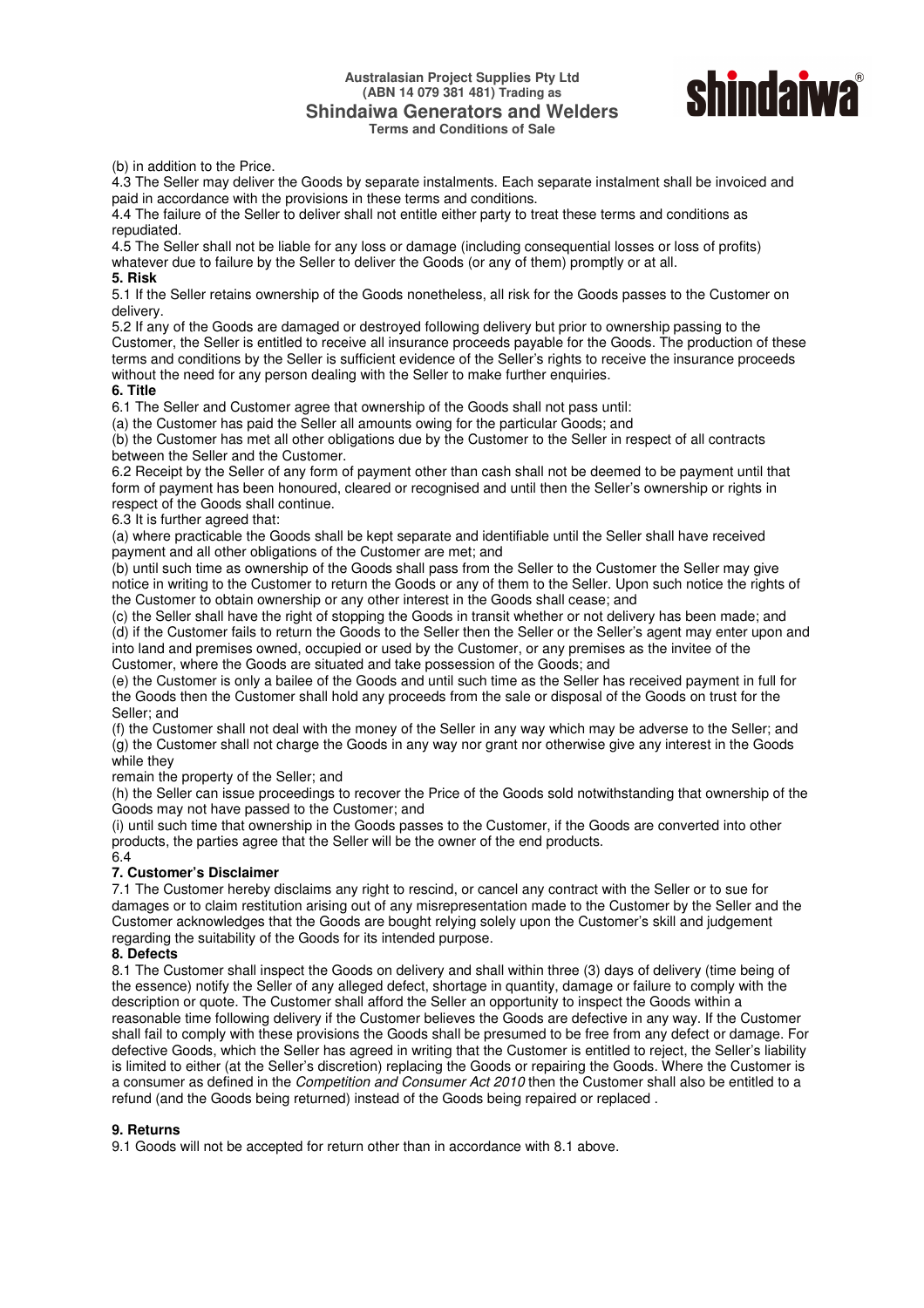#### **Australasian Project Supplies Pty Ltd (ABN 14 079 381 481) Trading as Shindaiwa Generators and Welders Terms and Conditions of Sale**



# **10. The Competition and Consumer Act 2010 ("ACL")**

10.1 Nothing in these terms and conditions is intended to have the effect of contracting out of any applicable provisions of the ACL or the FTA in each of the States and Territories of Australia, except to the extent permitted by those Acts where applicable.

### **11. Warranty**

11.1 Subject to the conditions of warranty set out in clause 11.2 the Seller warrants that if any defect in the Seller's Services (including installation) provided becomes apparent and is reported to the Seller within ninety (90) days of the date of delivery (time being of the essence) then the Seller will either (at the Seller's sole discretion) replace or remedy the workmanship.

11.2 The conditions applicable to the warranty given by clause 11.1 are:

(a) the warranty shall not cover any defect or damage which may be caused or partly caused by or arise through: (i) failure on the part of the Customer to properly maintain any Goods; or

(ii) failure on the part of the Customer to follow any instructions or guidelines provided by the Seller; or

(iii) any use of any Goods otherwise than for any application specified on a quote or order form; or

(iv) the continued use of any Goods after any defect becomes apparent or would have become apparent to a reasonably prudent operator or user; or

(v) fair wear and tear, any accident or act of God.

(b) the warranty shall cease and the Seller shall thereafter in no circumstances be liable under the terms of the warranty if the workmanship is repaired, altered or overhauled without the Seller's consent.

(c) in respect of all claims the Seller shall not be liable to compensate the Customer for any delay in either replacing or remedying the workmanship or in properly assessing the Customer's claim.

11.3 For Goods not manufactured by the Seller, the warranty shall be the current warranty provided by the manufacturer of the Goods. The Seller shall not be bound by nor be responsible for any term, condition, representation or warranty other than that which is given by the manufacturer of the Goods.

11.4 For Goods sold by the Seller that are used and/or refurbished:

 (a) the Seller will advise the Customer in writing, before payment for the Goods, that they are used and/or refurbished Goods; and

(b) no warranties shall apply (unless a warranty is specifically given and detailed by the Seller in writing) to that used and/or refurbished Good.

11.5 The Customer expressly agrees and acknowledges that the Goods are bought relying solely upon the Customer's own skill and judgement regarding the suitability of the Goods for its intended purpose.

11.6 The Seller will not be liable or responsible for any losses, costs, expenses, liabilities and damages (including loss of profits, liabilities of the Customer to third-parties, and any other consequential damages) whether direct or indirect and whether

or not resulting from or contributed to by the default or negligence of the Seller, its agents, employees and subcontractors, which might be claimed as a result of the use or failure of the Goods and/or Services supplied by the Seller.

# **12. Default & Consequences of Default**

12.1 Interest on overdue invoices shall accrue daily from the date when payment becomes due, until the date of payment, at a 7.5 percent (7.5%) per calendar year and such interest shall compound daily at such a rate after as well as before any judgement as set out under Section 2 of the Penalty Interest Rates Act 1983 (Vic) for the period from the due date until the date of payment in full;

12.2 If the Customer defaults in payment (including by way of dishonoured cheque) of any invoice when due, the Customer shall indemnify the Seller from and against all costs and disbursements incurred by the Seller in pursuing the debt including legal costs on a solicitor and own Customer basis and the Seller's collection agency costs.

12.3 Without prejudice to any other remedies the Seller may have, if at any time the Customer is in breach of any obligation (including those relating to payment), the Seller may suspend or terminate the supply of Goods to the Customer and any of its other obligations under the terms and conditions. The Seller will not be liable to the Customer for any loss or damage (including consequential losses or loss of profits) the Customer suffers because the Seller has exercised its rights under this clause.

12.4 Without prejudice to the Seller's other remedies at law the Seller shall be entitled to cancel all or any part of any order of the Customer which remains unfulfilled and all amounts owing to the Seller shall, whether or not due for payment, become immediately payable in the event that:

(a) any money payable to the Seller becomes overdue, or in the Seller's opinion the Customer will be unable to meet its payments as they fall due; or

(b) the Customer becomes insolvent, convenes a meeting with its creditors or proposes or enters into an arrangement with creditors, or makes an assignment for the benefit of its creditors; or

(c) a receiver, manager, liquidator (provisional or otherwise) or similar person is appointed in respect of the Customer or any asset of the Customer.